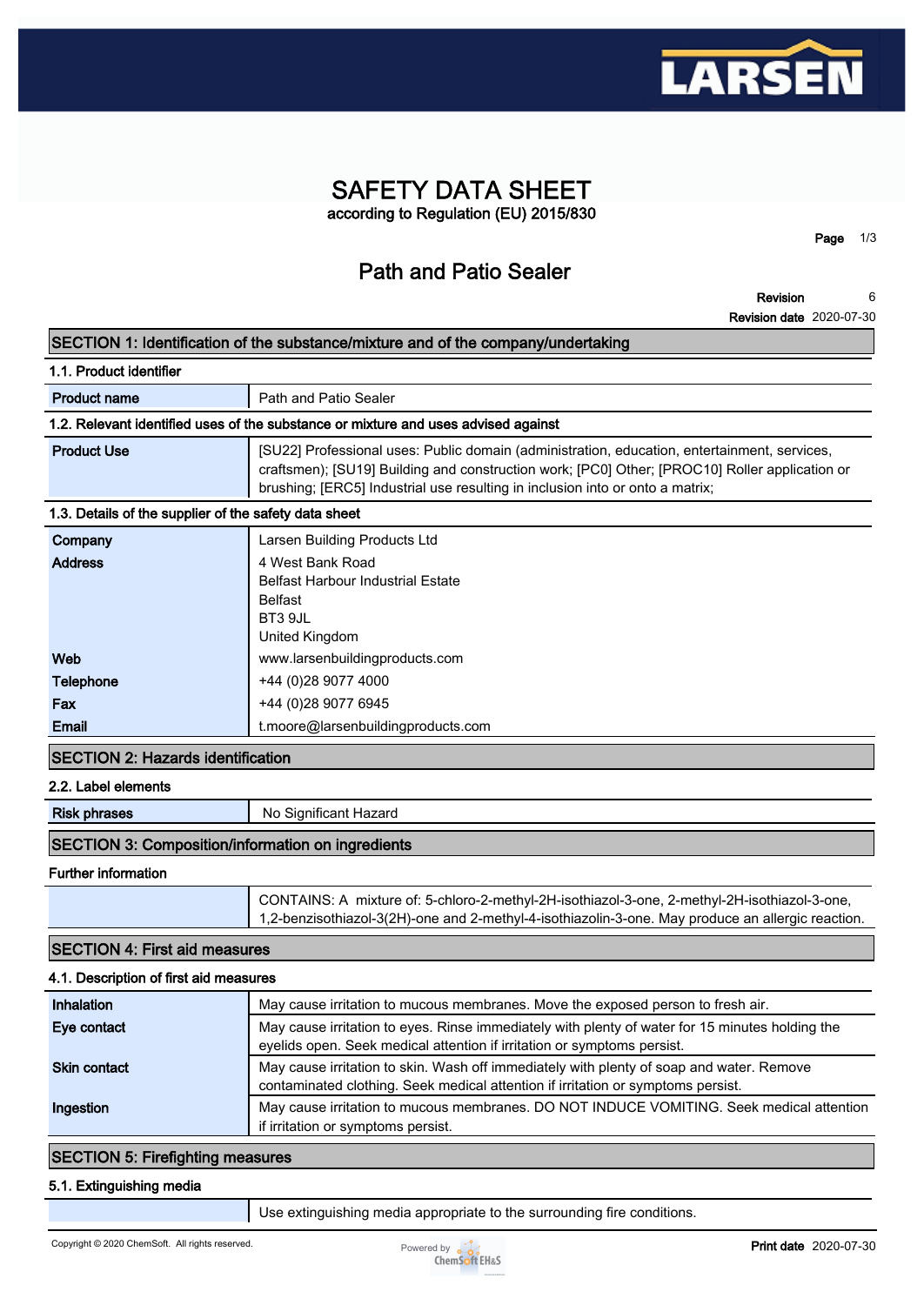# **Path and Patio Sealer**

#### **Revision 6**

**Revision date 2020-07-30**

| 5.2. Special hazards arising from the substance or mixture        |                                                                                                                                                                         |
|-------------------------------------------------------------------|-------------------------------------------------------------------------------------------------------------------------------------------------------------------------|
|                                                                   | Burning produces irritating, toxic and obnoxious fumes.                                                                                                                 |
| 5.3. Advice for firefighters                                      |                                                                                                                                                                         |
|                                                                   | Wear suitable respiratory equipment when necessary.                                                                                                                     |
| <b>SECTION 6: Accidental release measures</b>                     |                                                                                                                                                                         |
|                                                                   | 6.1. Personal precautions, protective equipment and emergency procedures                                                                                                |
|                                                                   | Ensure adequate ventilation of the working area.                                                                                                                        |
| 6.2. Environmental precautions                                    |                                                                                                                                                                         |
|                                                                   | Do not allow product to enter drains. Prevent further spillage if safe.                                                                                                 |
| 6.3. Methods and material for containment and cleaning up         |                                                                                                                                                                         |
|                                                                   | Absorb with inert, absorbent material. Sweep up. Transfer to suitable, labelled containers for<br>disposal. Clean spillage area thoroughly with plenty of water.        |
| <b>SECTION 7: Handling and storage</b>                            |                                                                                                                                                                         |
| 7.1. Precautions for safe handling                                |                                                                                                                                                                         |
|                                                                   | Avoid contact with eyes and skin. Ensure adequate ventilation of the working area. Adopt best<br>Manual Handling considerations when handling, carrying and dispensing. |
| 7.2. Conditions for safe storage, including any incompatibilities |                                                                                                                                                                         |
|                                                                   | Keep in a cool, dry, well ventilated area. Keep containers tightly closed. Store in correctly labelled<br>containers.                                                   |
| <b>SECTION 8: Exposure controls/personal protection</b>           |                                                                                                                                                                         |
| 8.2. Exposure controls                                            |                                                                                                                                                                         |
| 8.2.1. Appropriate engineering<br>controls                        | Ensure adequate ventilation of the working area.                                                                                                                        |
| 8.2.2. Individual protection<br>measures                          | Wear protective clothing.                                                                                                                                               |
| Eye / face protection                                             | In case of splashing, wear:. Approved safety goggles.                                                                                                                   |
| Skin protection -<br>Handprotection                               | Chemical resistant gloves (PVC).                                                                                                                                        |
| <b>SECTION 9: Physical and chemical properties</b>                |                                                                                                                                                                         |
| 9.1. Information on basic physical and chemical properties        |                                                                                                                                                                         |
| Appearance   Liquid                                               |                                                                                                                                                                         |
| Colour White                                                      |                                                                                                                                                                         |
|                                                                   | Odour Characteristic                                                                                                                                                    |
|                                                                   | $pH$ 7 - 9                                                                                                                                                              |
|                                                                   | Flash point Not relevant                                                                                                                                                |
| Miscible in water                                                 |                                                                                                                                                                         |
| Explosive properties   Not relevant                               |                                                                                                                                                                         |
| 9.2. Other information                                            |                                                                                                                                                                         |
| Specific gravity $1 - 1.1$ g/cm <sup>3</sup>                      |                                                                                                                                                                         |
|                                                                   |                                                                                                                                                                         |

## **SECTION 10: Stability and reactivity**

## **10.2. Chemical stability**

**Stable under normal conditions.**

## **SECTION 11: Toxicological information**